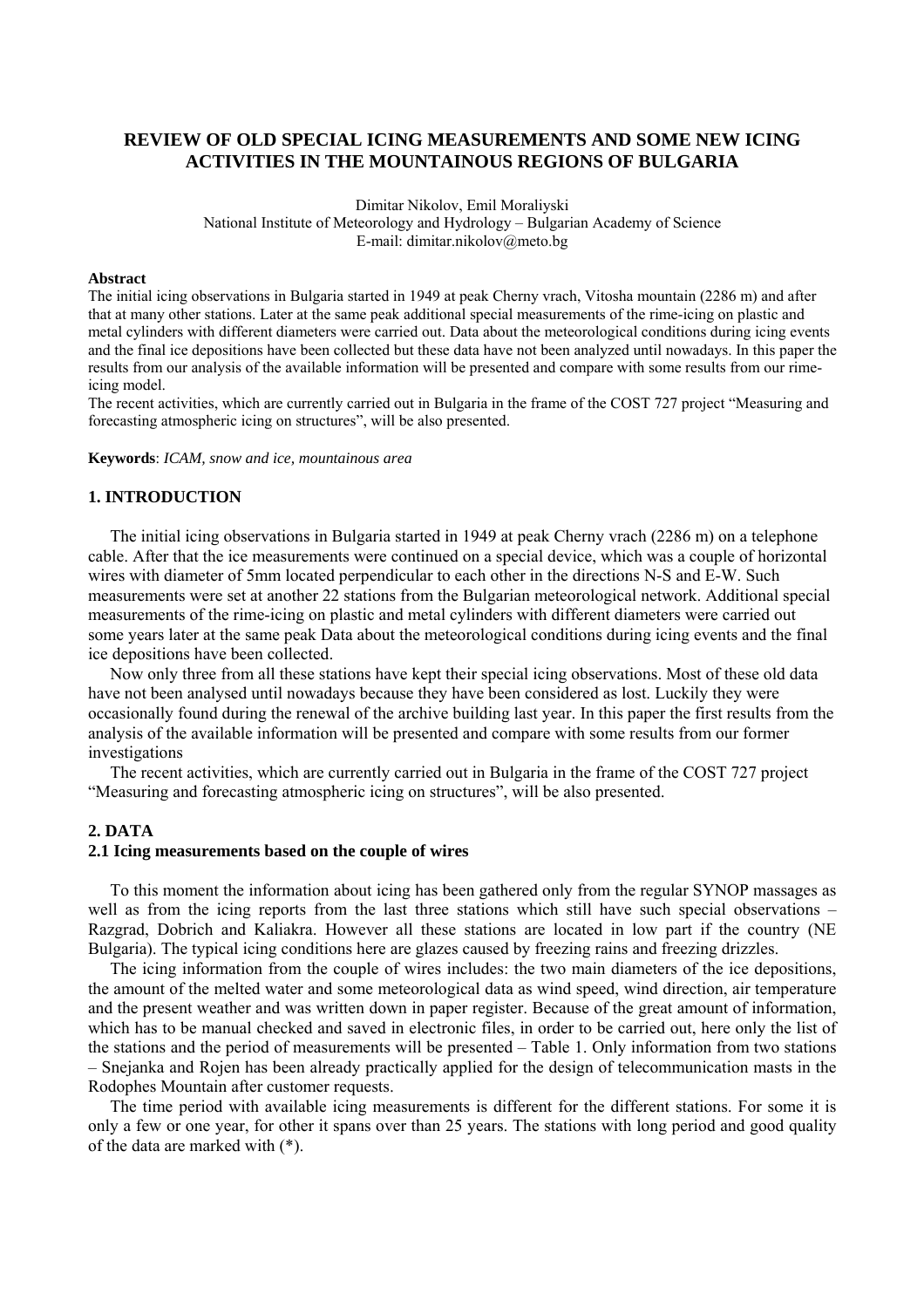| <b>Station</b>                        | Altitude,<br>m | Latitude | Longitude | Part of<br>country,<br>mountain | <b>Years of icing</b><br>observation | Data<br>quality    |
|---------------------------------------|----------------|----------|-----------|---------------------------------|--------------------------------------|--------------------|
| <b>Kozloduy</b>                       | 34             | 43.47    | 23.44     | <b>NW</b>                       | 1969-1970                            | not good           |
| <b>Vidin</b>                          | 31             | 43.59    | 22.51     | <b>NW</b>                       | 1992-1993                            | relatively<br>good |
| Orjahovo                              | 29             | 43.43    | 23.58     | NW                              | 1955-1964                            | relatively<br>good |
| Gramada*                              | 257            | 43.50    | 22.40     | NW, Stara<br>planina            | 1955-1986                            | very good          |
| Petrohan                              | 1400           | 43.25    | 23.14     | NW, Stara<br>planina            | 1968-1983                            | good               |
| Peak Murgash*                         | 1678           | 42.50    | 23.40     | NW, Stara<br>planina            | 1980-1994                            | very good          |
| Vakerel*                              | 851            | 42.55    | 23.17     | W, Lozenska<br>planina          | 1959-1989                            | very good          |
| <b>BAC</b> station,<br><b>Vitosha</b> | 1485           | 42.41    | 23.10     | W, Vitosha                      | 1968-1974                            | not good           |
| Borovec*                              | 1244           | 42.15    | 23.36     | SW, Rila                        | 1960-1975                            | relatively<br>good |
| Smoljan                               | 1180           | 41.34    | 24.12     | SW, The<br>Rhodopes             | 1968-1978                            | relatively<br>good |
| Pamporovo                             | 1599           | 41.39    | 24.41     | SW, The<br>Rhodopes             | 1976                                 | not good           |
| peak Snejanka*                        | 1925           | 41.40    | 24.41     | SW, The<br>Rhodopes             | 1974-1999                            | very good          |
| Rozen*                                | 1750           | 41.53    | 24.44     | SW, The<br>Rhodopes             | 1999-currently                       |                    |
| <b>Elhovo</b>                         | 136            | 42.11    | 26.35     | <b>SE</b>                       | 1959-1969                            | not good           |
| Krumovgrad                            | 235            | 41.28    | 25.39     | S                               | 1956-1975                            | relatively<br>good |
| peak Botev*                           | 2376           | 42.43    | 24.55     | Central Stara<br>planina        | 1966-1994                            | very good          |
| Chirpan                               | 178            | 42.18    | 25.17     | Central<br><b>Bulgaria</b>      | 1971                                 | not good           |
| Ljuljakovo                            | 217            | 42.53    | 27.05     | E                               | 1957-1974                            | not good           |
| Kaliakra*                             | 63             | 43.21    | 28.27     | NE                              | 1969-currently                       | very good          |
| Gen. Toshevo*                         | 236            | 43.39    | 28.01     | NE                              | 1956-1986                            | very good          |
| Dobrich*                              | 200            | 43.35    | 27.50     | NE                              | 1987-currently                       | very good          |
| Razgrad*                              | 346            | 43.33    | 26.30     | NE                              | 1978-currently                       | very good          |
| Gara Samuil*                          | 474            | 43.30    | 26.44     | NE                              | 1955-1979                            | very good          |

**Table 1:** Meteorological stations with icing observation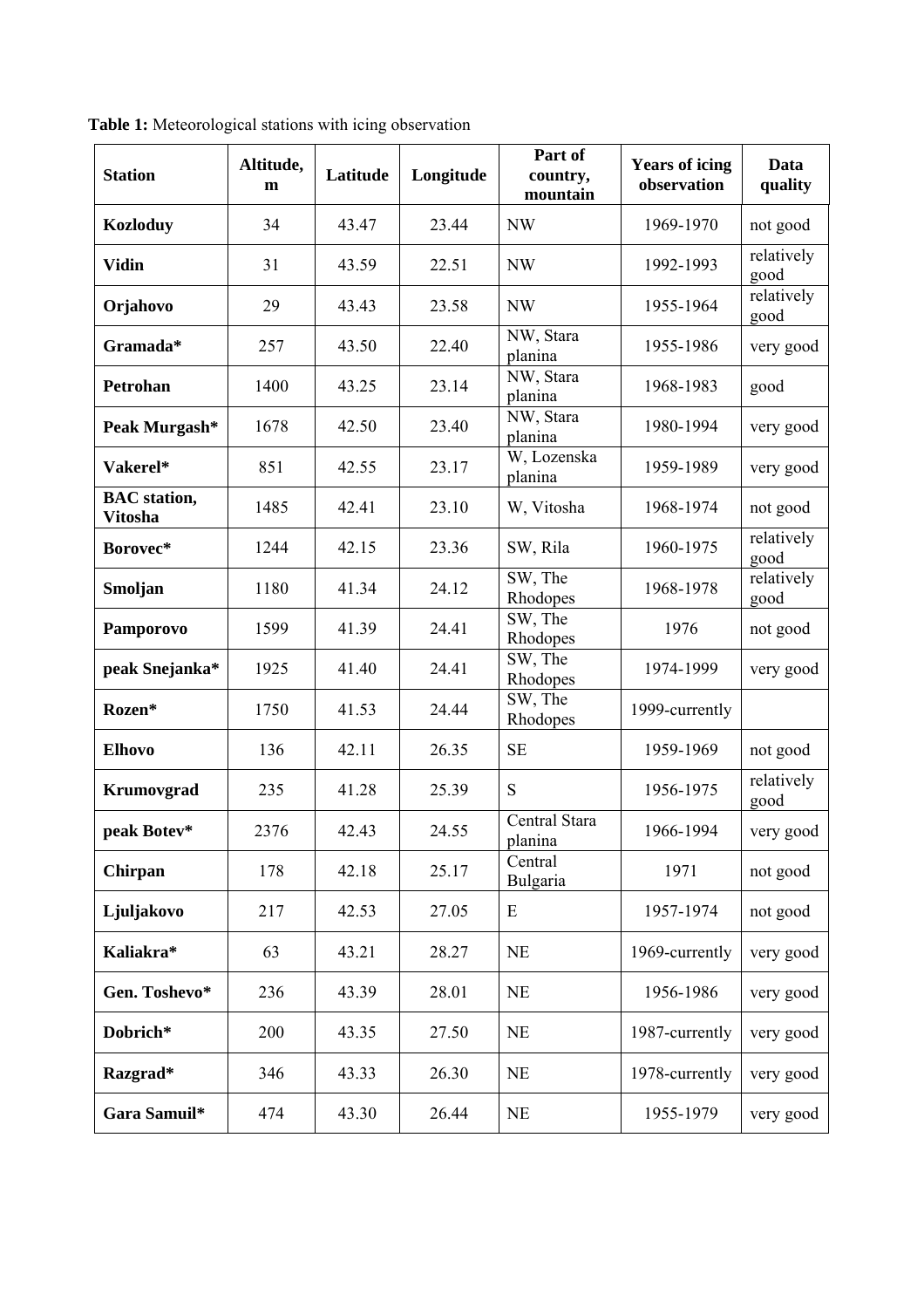### **2.1 Special icing measurements at Cherny vrah**

Besides the first icing measurements on telephone cable in Bulgaria another two types of special icing investigations were conducted in this region. The first one has examined the possible relations between the meteorological parameters and some quantities needed as input values for the modeling of the process. As results some correlations have been revealed and reported [3,4].

The second one was special measurements of ice depositions on metal and plastic cylinders with different diameters - aluminum and Plastic cylinders with  $D = 50$  cm and a Plastic pole with  $D = 3$  cm. The measurements were taken in 5 points and information about the part of the cylinder covered with ice was also given. The scheme of the measurements is given on Figure 1.



**Figure 1** Scheme of the measurements of the cylinder and the written form in the paper register. 1, 2, 3, 3a and 3b measurements points (in cm)

The investigation was carried out in the period February 1972 – March 1977. 194 cases from all reported icing cases were measured. The information about the meteorological conditions incases of icing has been compared with a former investigation for the same region [3].

**Table 2** Comparison between some characteristics of the process of rime-icing for station Cherni vrah for two periods of investigations.

|           | Mean number of<br>cases | Max. Duration,<br>hours | Mean air<br>temperature $(^\circ, C)$ | Mean wind speed,<br>(m/s) |
|-----------|-------------------------|-------------------------|---------------------------------------|---------------------------|
| 1972-1977 | 39                      |                         | $-6.5$                                | 14.0                      |
| 1981-1990 |                         | 89                      | $-6.3$                                | 11.9                      |

The table shows that despite the different length of the periods the values are comparable.

The collision coefficient has been experimentally determined and compared using different theoretical approaches.

The main results from these old icing measurements was the determining of the relation between the intensity of the process and the wind speed giving an averaged formula for the cylinders with diameter 50 cm  $I = 3.6 \, 10^{-3} V$ .